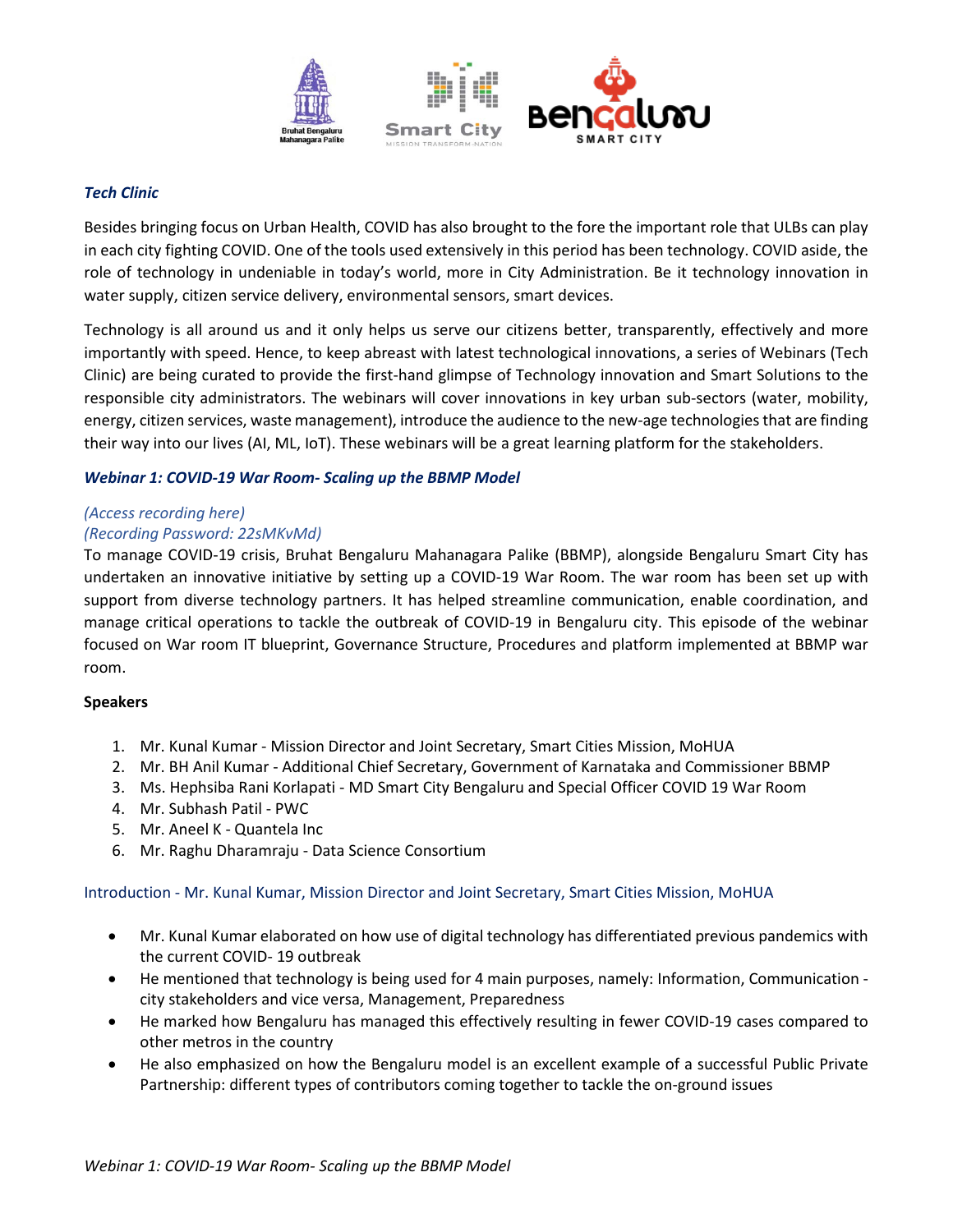## Mr. BH Anil Kumar - Additional Chief Secretary, Government of Karnataka and Commissioner BBMP

- Mr. Anil Kumar gave several perspectives on the on-ground operations of the BBMP War Room
- The war room, set up in 24 hours, became the main strategy room for fighting the rising COVID-19 cases in the City. It was set up with pro-bono contributions from different organizations
- The city administration mapped all public health infrastructures to the dashboard and created a database of government resources
- The system works on an advanced system of forward-backward linkage real time feedback from on ground is relayed to the ICCC and on-ground operations are modified accordingly. This has also helped the authorities in managing the influx or outgo of migrants in the City
- It is expected that the ICCC system will be used extensively even in a post COVID-19 time to improve the service delivery of ULB
- BBMP has also signed an MoU with Indian Institute of Science to develop COVID-19 pandemic predictive modelling software

# Ms. Hephsiba Rani Korlapati - MD Smart City Bengaluru and Special Officer COVID 19 War Room

- Ms. Korlapati gave further details regarding the operations of the war room. The war room has received support from the cabinet in its functioning and has also been assisted in scaling operations
- 9 PM debriefing sessions to check activity list, anticipate situations so brainstorming sessions. This ensures alignment of all relevant enablers.
- Other than the activities mentioned earlier, the following have come in very handy for the team; Collation and standardization of data along with surveillance, analytics, and accurate data sources
- BBMP has developed 3 mobile based applications to monitor containment, engage with the City and manage municipal operations
- To engage with citizens at this critical time, BBMP has released 59 bulletins, written in easy to understand language
- The War room also serves as a virtual learning center. Some identified RWA heads interact directly with decision makers through video conferencing. It helps in training them so that there are no gaps in the understanding of a containment zone and in-field operations.
- BBMP has also done a 'Sentiment analysis' through social media to understand the pulse of the City
- Apps to support home delivery, Sahaya setu, Hunger helpline for distribution of food have also been set up

## Mr. Subhash Patil - PWC

- Mr. Subhash outlined some of the key services, in line with the 4 quadrants, which his organization has provided.
- PWC worked with a common operating procedure for ensuring coming together of various subsystems to tap into all sources of information
- Model War Room Implementation Handbook was developed which is a simple to use operational structure with a checklist to see if or not a city is ICCC used effectively
- Systems which included multiple dynamic forms to understand on ground activities were also developed by the organization
- Systematic governance structures were set up so that all entities are managed well

## Mr. Aneel K - Quantela Inc